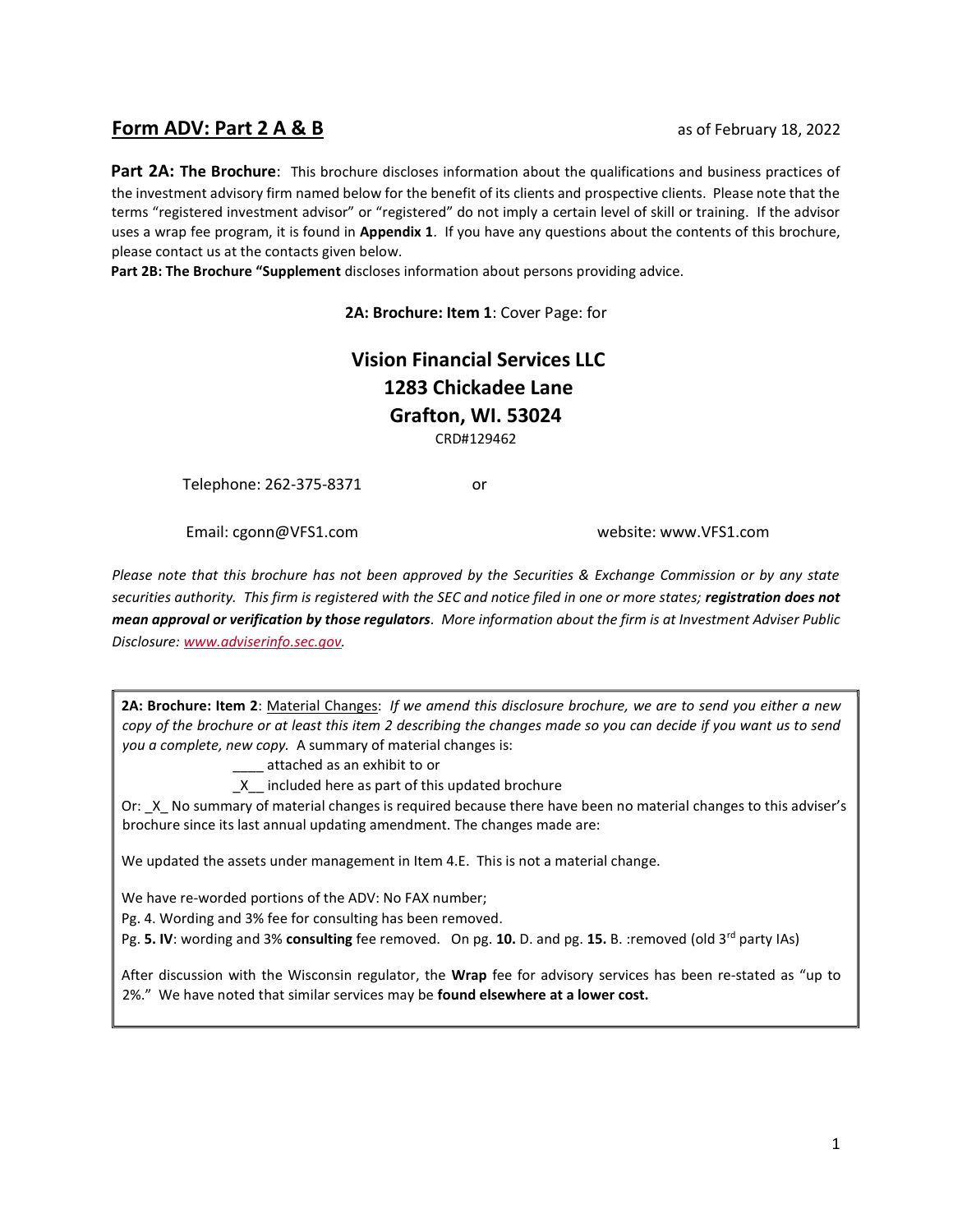# ADV Part 2A: Brochure: Item 3 Table of Contents

| Item 1: Cover Page                                                  | Page 1            |
|---------------------------------------------------------------------|-------------------|
| Item 2: Material Changes. - Amendments made                         | Page 1            |
| Item 3: Table of Contents                                           | Page 2: this page |
| Item 4: Advisory Business                                           | Pages $3 - 4$     |
| Item 5: Fees and Compensation                                       | Pages 4 - 7       |
| Item 6: Performance-Based Fees and Side-By-Side Management          | Page 8            |
| Item 7: Types of Clients                                            | Page 8            |
| Item 8: Methods of Analysis, Investment Strategies and Risk of Loss | Page 8            |
| Item 9: Disciplinary Information                                    | Page 9            |
| Item 10: Other Financial Industry Activities and Affiliations       | Page 9            |
| Item 11: Code of Ethics                                             | Page 10           |
| Item 12: Brokerage Practices                                        | Pages 10 - 11     |
| Item 13: Review of Accounts                                         | Pages 11 - 12     |
| Item 14: Client Referrals and Other Compensation                    | Page 12           |
| Item 15: Custody                                                    | Pages 12 - 13     |
| Item 16: Investment Discretion                                      | Page 13           |
| Item 17: Proxy Voting                                               | Page 13           |
| Item 18: Financial Information                                      | Pages 13 - 14     |
| Item 19: State registered advisor questions                         | Pages 14 - 15     |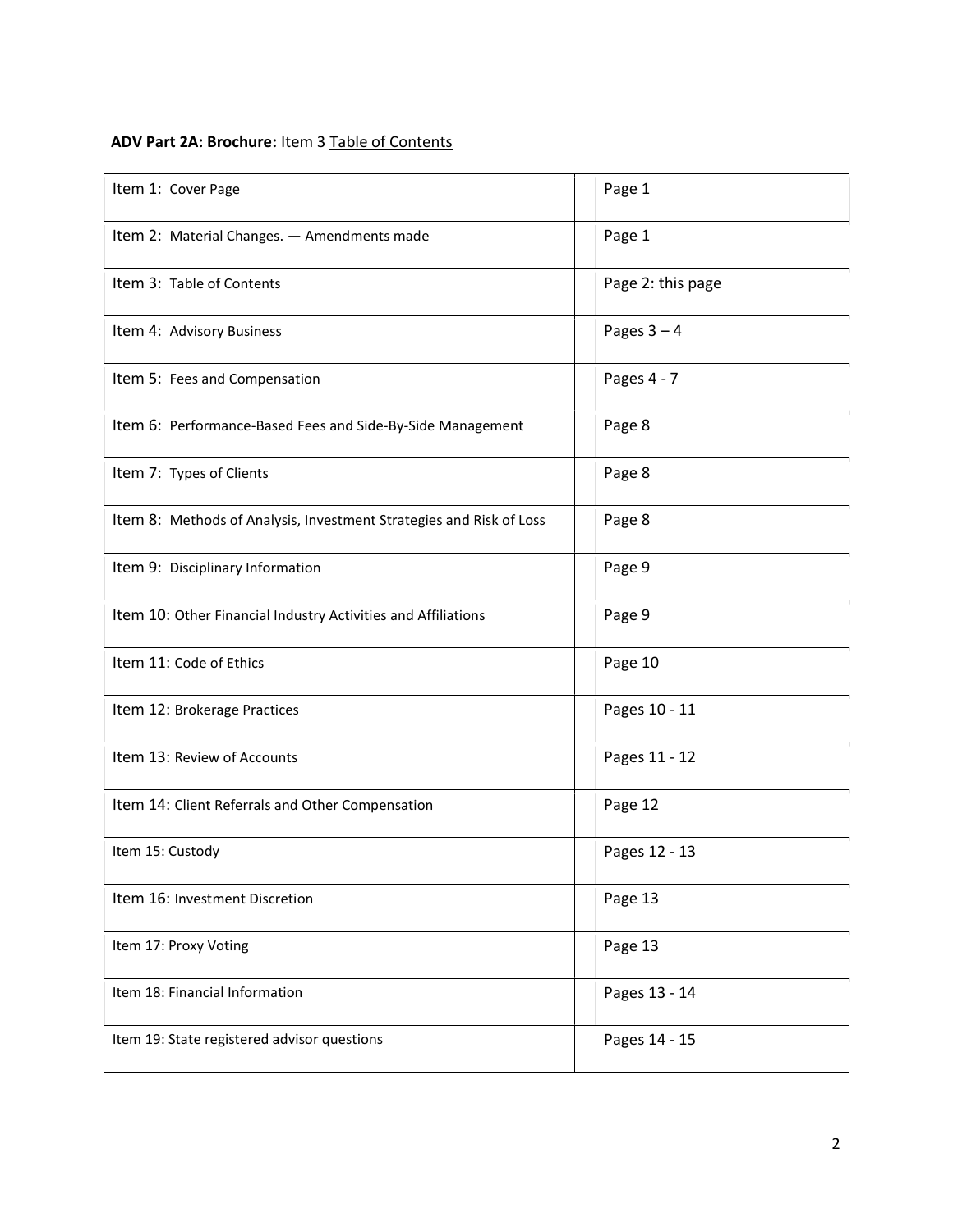# Item 4: Advisory Business

- A. At Vision Financial Services LLC we have over 30 years of Financial Experience with clients in 12 states. Our unique Wealth Management style is easily adapted to all individuals as well as small business. Clients have ranged from a retired CEO of a Major Corporation to Presidents of their own business as well as the individual who acquired enough wealth to participate in our fee-based programs. The firm and Mr. Gonn, the firm's owner, President & CEO, were registered for business January 2, 2004.
- B. The types of advisory services we offer through Vision Financial Services LLC are:
- I. Consultations and Investment recommendations:

The advisory representative will provide recommendations regarding separate money managers. The Third-Party money manager has Discretionary Trading Authority to manage the client's account(s). Vision Financial Services LLC will maintain a manager/consultant relationship to the client account, in effect hiring or firing the Third-Party money managers, with client's prior consent, according to their performance and style.

Vision Financial Services LLC usually requests that the client allow the Advisor the option as to the timing/ pricing of the purchase or sale of investments in order to seek better costs for the account. Again, all recommendations must first be approved by the client before any decisions are transacted by the advisor.

Clients may opt for this service;

- $\mathbb{\overline{B}}$  Either as a "Wrap Fee" program, In this program the Investment Managed account transaction fees are included under the Advisor and Management fees. Custodial fees are not included.
- $\mathbb B$  Or as an advisory program only, In this program the Client agrees to pay all transaction and/or custodial fees.

# II. ETF (Exchange Traded Fund) / Mutual Fund / Stock Portfolio:

Clients who desire to have a portfolio invested in ETF's/ Mutual funds/Stocks may contract with Vision Financial Services LLC for assistance in monitoring existing positions and/or choosing suitable ETF's/Mutual funds/Stocks and then in monitoring the performance of the existing positions and/or selected investments. The Client's account is non-discretionary, which means that the advisor is required to request the client's permission to effect any selection of specific investment instruments. A Vision Financial Services LLC representative reviews these portfolios at least quarterly for an agreed-upon rebalancing of the portfolio to steer it toward the agreed-upon goals. More frequent rebalancing may occur at the advisor's option, within the agreed upon parameters.

Vision Financial Services LLC usually requests that the client allow the Advisor the option as to the timing/ pricing of the purchase or sale of investments in order to seek better costs for the account. In all cases, the initial choice and parameters are established only in consultation with the client and with the client's express agreement to the portfolio's composition. Again, all recommendations must first be approved by the client before any decisions are transacted by the advisor.

Any shift in a specific security's value or in the markets in general or national economy may trigger a review in response to assess the impact on client portfolios. Additionally, any change in a client's financial condition, risk tolerance or investment goals will also trigger a review of portfolios if and when a client makes such changes known in writing to the advisor.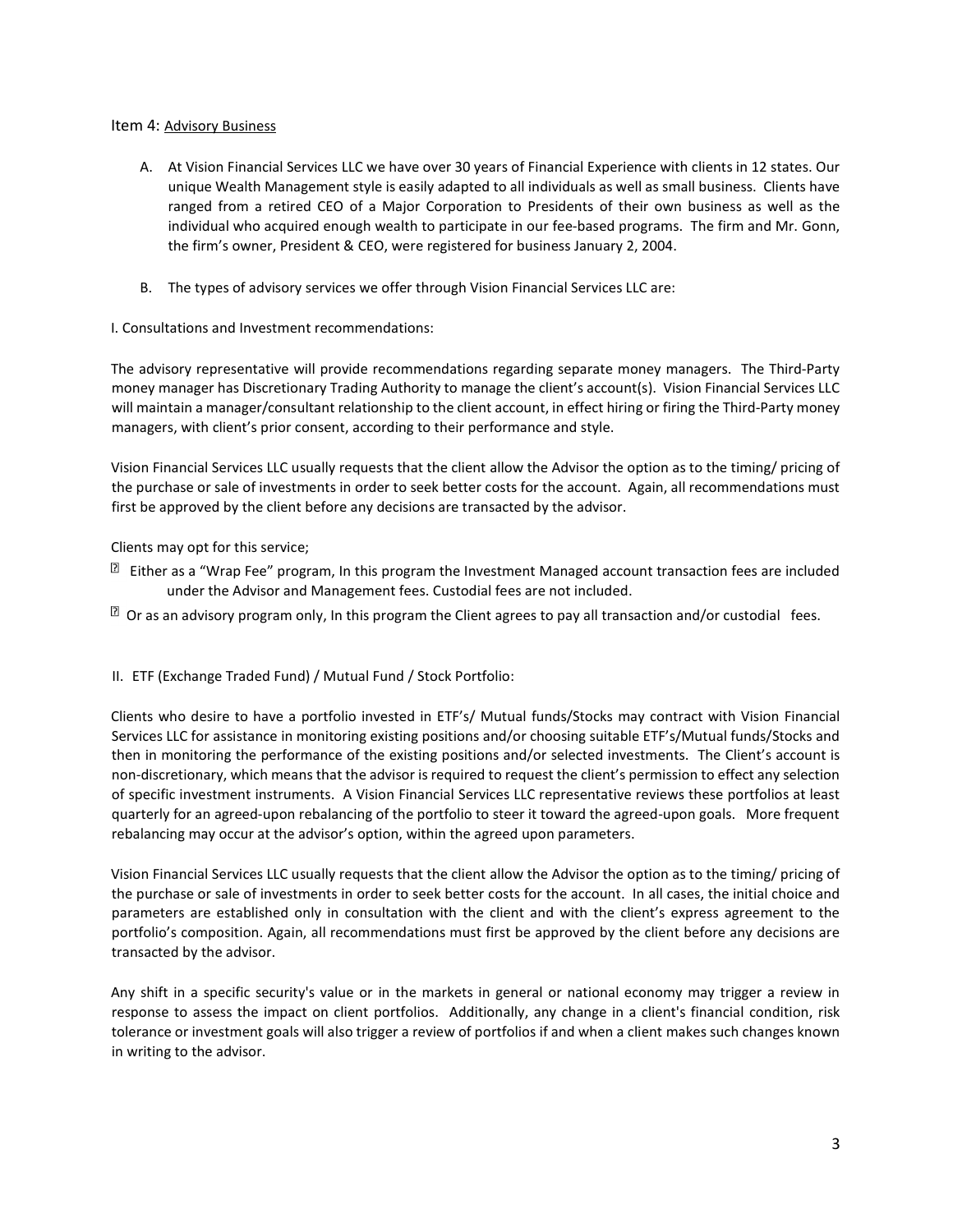# III. Financial Consultation/Planning Services:

Vision Financial Services LLC provides Personal/Business Financial Consultation and/or Financial Planning for its clients. Mr. Gonn provides consultation to Business owners and other persons for a wide variety of financial decisions, which may include guidance in defining planning goals and objectives. He may recommend financial products for clients' consideration. Such consultations and/or written plans are provided for a fee of \$300 per hour. Alternatively, the client may opt to negotiate a fixed fee. Clients desiring such consultations need to sign the VFS LLC Financial Consultation/Planning Agreement for such services.

# C. Tailoring Advisory Services for clients' individual needs:

The representative interviews each client to establish a client profile, using information provided by the client to guide suitable choices of money managed accounts, securities, annuities, investment goals, strategies, and risks. It is extremely important that each client provide timely and accurate information during such interviews as the basis for the advisor's recommendations. It is equally important that any change in such information be communicated to the advisor in writing in a timely manner. Clients need to state in writing any reasonable limitations regarding the kinds of securities in which the client does or does not wish to invest.

## D. Wrap fee programs

Vision Financial Services LLC receives a portion of the fee our clients pay to the wrap fee programs for our services. Our management service style and attention that we provide to these accounts don't differ from what we offer for our other management services.

E. Vision Financial Services LLC and its Advisors do not have any assets in discretionary accounts. The Client's account is non-discretionary, which means any recommendations the advisor makes must be approved of by the client prior to any transactions. VFS LLC and its Advisors managed non-discretionary assets of \$28,306,762 as of February 16, 2022.

# Item 5: Fees and Compensation

5. A. Investment Advisory and Management fees are based upon the following schedule:

# I. Consultations and Investment recommendations:

In this program the Client agrees to pay all transaction and/or custodial fees. The Advisor provides recommendations regarding Third-Party money managers. The Third-Party money manager has Discretionary Trading Authority to manage the Client's account(s). VFS LLC will maintain a manager /consultant relationship to the client account, in effect hiring or firing the Third-Party money managers, with Client's prior consent, according to their performance and style. For this service Vision Financial Services LLC charges an annual fee of up to 2.0 % of the assets advised on or under management. This fee is charged quarterly in advance or in arrears. This will be determined by which custodian broker/dealer and/or Third-party money manager is chosen.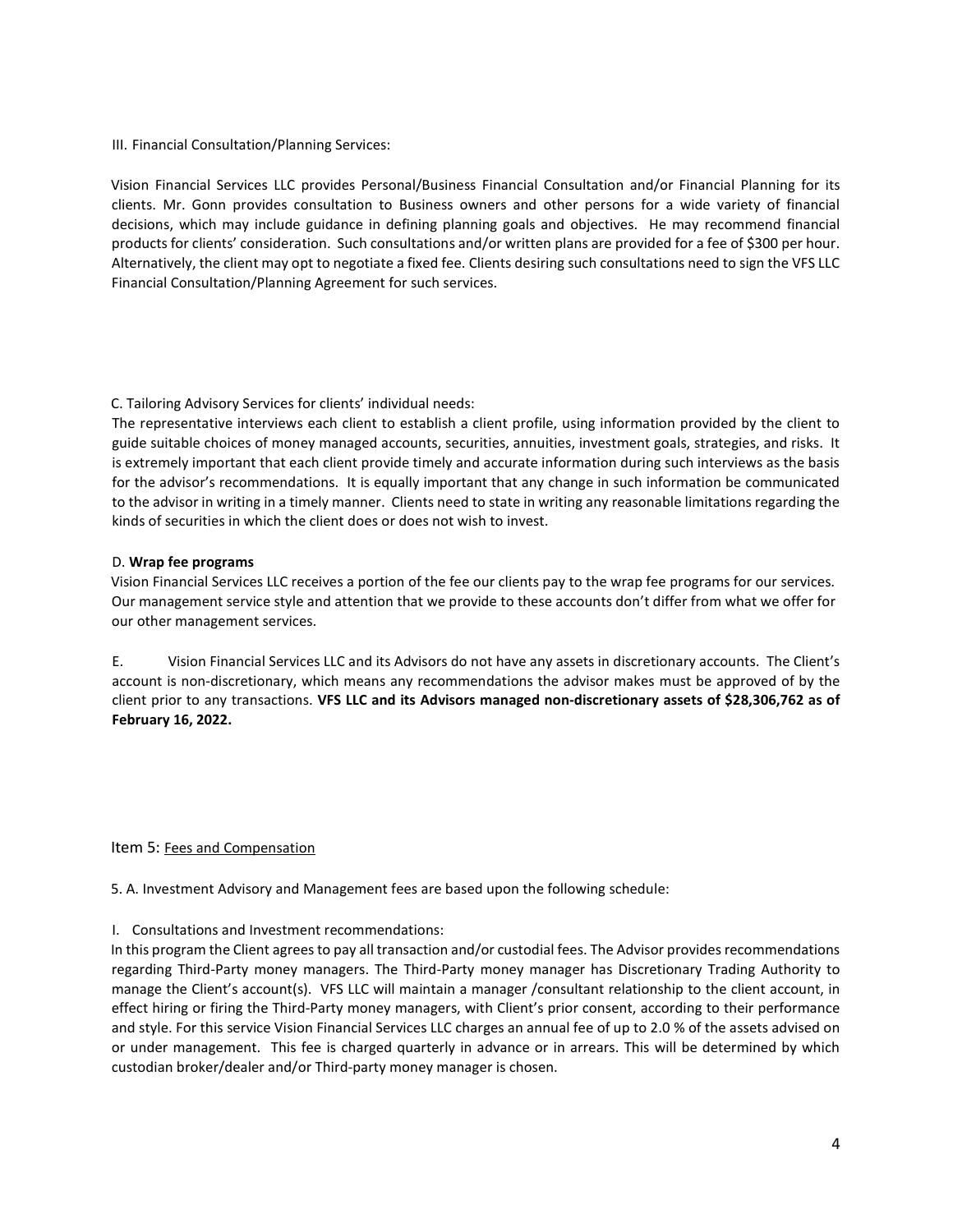- II. Consultations and Investment recommendations on a Wrap Fee Basis:
- (The same basic service as in I., but on a wrap fee basis).

In this program the Investment Managed account transaction fees are included under the Advisor and Management fees. Custodial fees are not included. The Advisor provides recommendations regarding Third-Party money managers, and with the Client's consent will acquire and/or terminate the services of such money managers. The Third-Party money manager has Discretionary Trading Authority to manage the Client's account(s). VFS LLC will maintain a manager/consultant relationship to the client account, in effect hiring or firing the Third-Party money managers, with Client's prior consent, according to their performance and style. Fee for this service can range up to a maximum total annual fee of 2.0 % of assets advised on or under management. This fee is charged quarterly in advance or in arrears. This will be determined by which custodian broker/dealer and/or Third-Party money manager is chosen.

# III. ETF (Exchange Traded Fund) / Mutual Fund / Stock Portfolios:

Establish and/or actively manage one or more ETF's/ Mutual Funds/ Stocks in an investment account. This may include Portfolio construction and subsequent supervision with rebalancing. The Client's account is nondiscretionary, which means that the Advisor will be required to request the Client's permission to effect any selection of specific investment instruments. Fee for this service is an annual fee up to 2.0% of the assets advised on or under management. Client has the option to use Passive ETF Investments only, which have a lower annual fee up to 1.0% of the assets advised on or under management. Custodial fees are not included. The annual fee does not include the commissions and/or trading costs as well as the internal fees the ETF's/Mutual Funds charge. Internal fees are detailed in each ETF/Mutual Fund prospectus. The Advisor charges its fee is quarterly in advance.

## IV. Financial Consultation/Planning Services:

Vision Financial Services LLC and its representative ("ADVISOR/PLANNER") can provide Personal/Business Financial Consultation and/or Financial Planning for its Clients. Representatives of the firm are available to provide consultations regarding a wide variety of financial matters for its Clients. Such consultations and/ or written plans are provided for a fee of \$300 per hour. Alternatively, the client may opt to negotiate a fixed fee.

Clients desiring such consultations will be asked to sign the VFS LLC Financial Consultation/Planning Agreement for such services. The Consulting Fee is billed on a time rate of \$300/per hour, payable after signing the Financial Consultation Planning Agreement and upon receiving the Advisory Fee Invoice. Client agrees to pay the balance in full at the end of each month, no later than 30 days after receiving the invoice for Consulting Services rendered.

#### 5. B. FEES:

Fees may be negotiable in some cases, depending upon various factors.

Investment Advisory and Management fees do not include custodial fees and/or transaction fees that may be levied by various custodians and insurance companies.

The advisor bills directly the client's account, that is, an invoice will be submitted to the financial institution/custodian the advisor and client have chosen to custody the client's assets. Such direct billing, regarded as a form of "constructive custody," is allowed only on the following conditions:

- 1 The client signs the Vision Financial Services LLC Non-Discretionary Agreement to approve billing the client's custodial account directly.
- 2 A duplicate invoice and/or account statement is sent to the client at the same time that an invoice is submitted to the custodian of the account.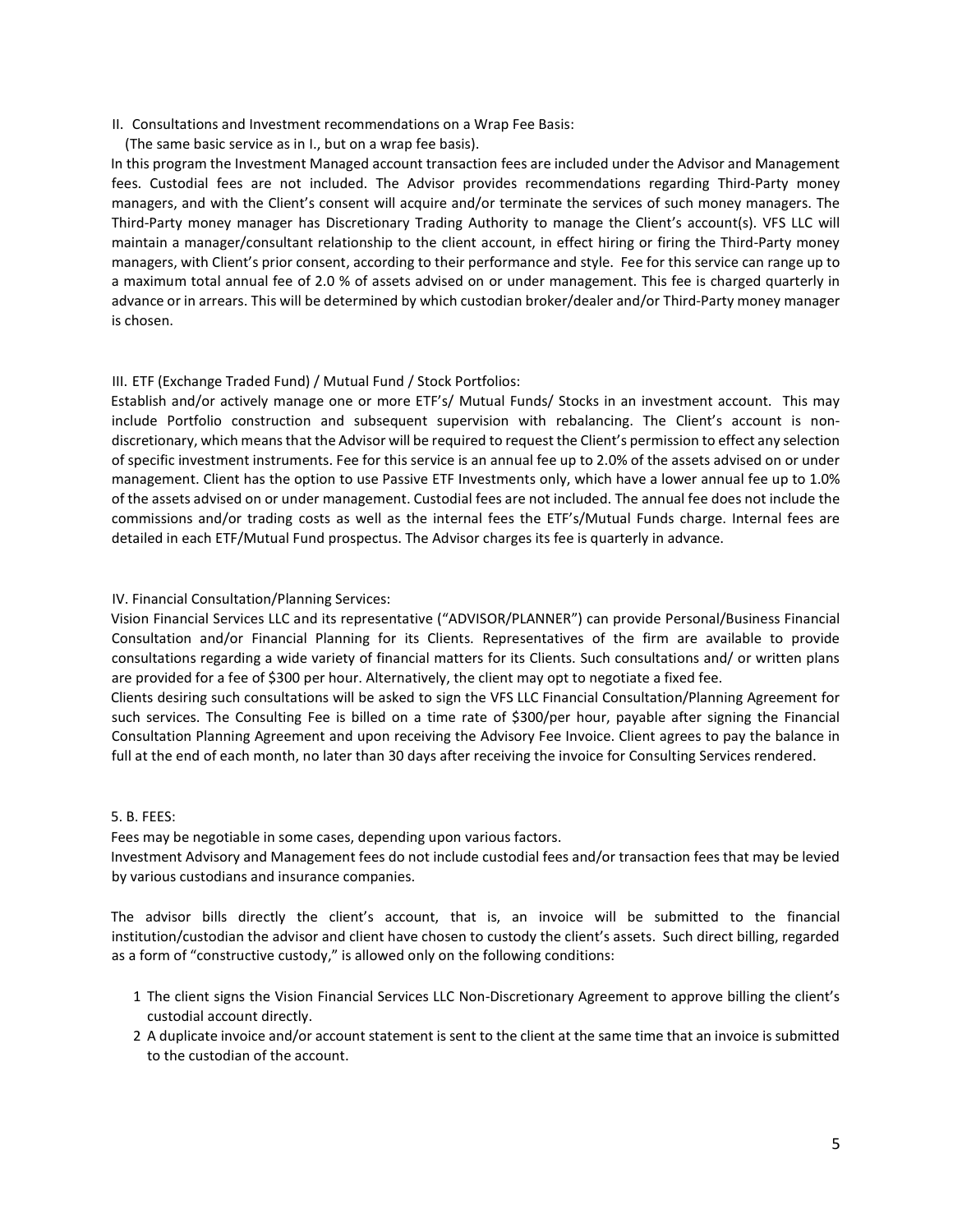- 3 The advisor must ascertain that the client receives at least quarterly statements detailing the account's activity and holdings, noting specifically the advisory fees charged to the account.
- 4 The Client can access their account electronically 24/7 (24 hours a day, 7 days a week) provided the service is made available by the custodian and the Client has agreed to the terms.

It's the client's responsibility to check the calculations of the advisory fee(s) charged; it is not the responsibility of the account custodian to check the calculation of any advisory fee.

5. C. Disclosure: Other types of fees or expenses clients may pay in connection with the advisory services. ETF's/Mutual Funds in which a client may choose to invest usually charge additional fees for the management services the ETF's/Mutual Funds company itself provides to the ETF/Mutual Fund and to the client; other additional fees are detailed in each ETF/Mutual Fund prospectus. Clients may incur additional charges with a custodian account which are detailed in the new account paperwork or available online from the custodian. Similar services may be found elsewhere at a lower cost.

Clients should be aware that opening an investment account carries with it costs beyond the advisory fee(s) up to 2.0 % Vision Financial Services LLC charges. Investment Advisory and Management fees do not include custodial fees and/or transaction fees that may be levied by various custodians and insurance companies.

When placing a transaction order to buy or sell securities, advisory clients may have to pay any or all of the following charges in addition to the advisory fees charged by this firm.

| Brokerage commissions                           | Early surrender transfer fees                                |
|-------------------------------------------------|--------------------------------------------------------------|
| Custodian fees (IRA fees, Wire Transfers, mail  | Administrative fees for mutual funds (12b-1 fees and others) |
| costs for delivery of monthly statements, etc.) | Marketing fees paid to a broker dealer                       |
| Disbursement of Funds by mail                   | Account maintenance fees charged by a custodian or broker    |
| Processing charges, ticket charges              | dealer for an account, especially if it is inactive.         |

We direct clients to this brochure's Item 12 for further discussion of brokerage costs.

D. The client must sign the Vision Financial Services LLC Non-Discretionary Agreement to approve billing the client's custodial account directly. The custodian deducts the fees from the clients' assets quarterly.

E. This fee is charged quarterly in advance or in arrears. This will be determined by which custodian broker/dealer and/or third-party money manager is chosen.

If the Client has not received Vision Financial Services LLC (VFS LLC) Form ADV at least 48 hours prior to the execution of this Agreement, Client may terminate our Agreement within 5 days of signature without penalty. Client can always access VFS LLC Form ADV on our website at www.VFS1.com. Otherwise, since Investment Advisory and Management Services are ongoing, this Agreement will continue until terminated.

The agreement shall remain in effect from the date this agreement is signed until canceled by either party upon thirty (30) days' written notice to the other. Upon receipt of such notice, this agreement will be terminated. Clients with advanced billing will receive the refunded pro rata share of the pre-paid fee. In the case of arrears billing Client agrees to have the pro rata share deducted from the account before termination.

F. An advisory representative may receive some 12b-1 fees in his or her capacity as the registered representative of a broker-dealer. There always exists an inherent risk of a conflict of interests in any such situation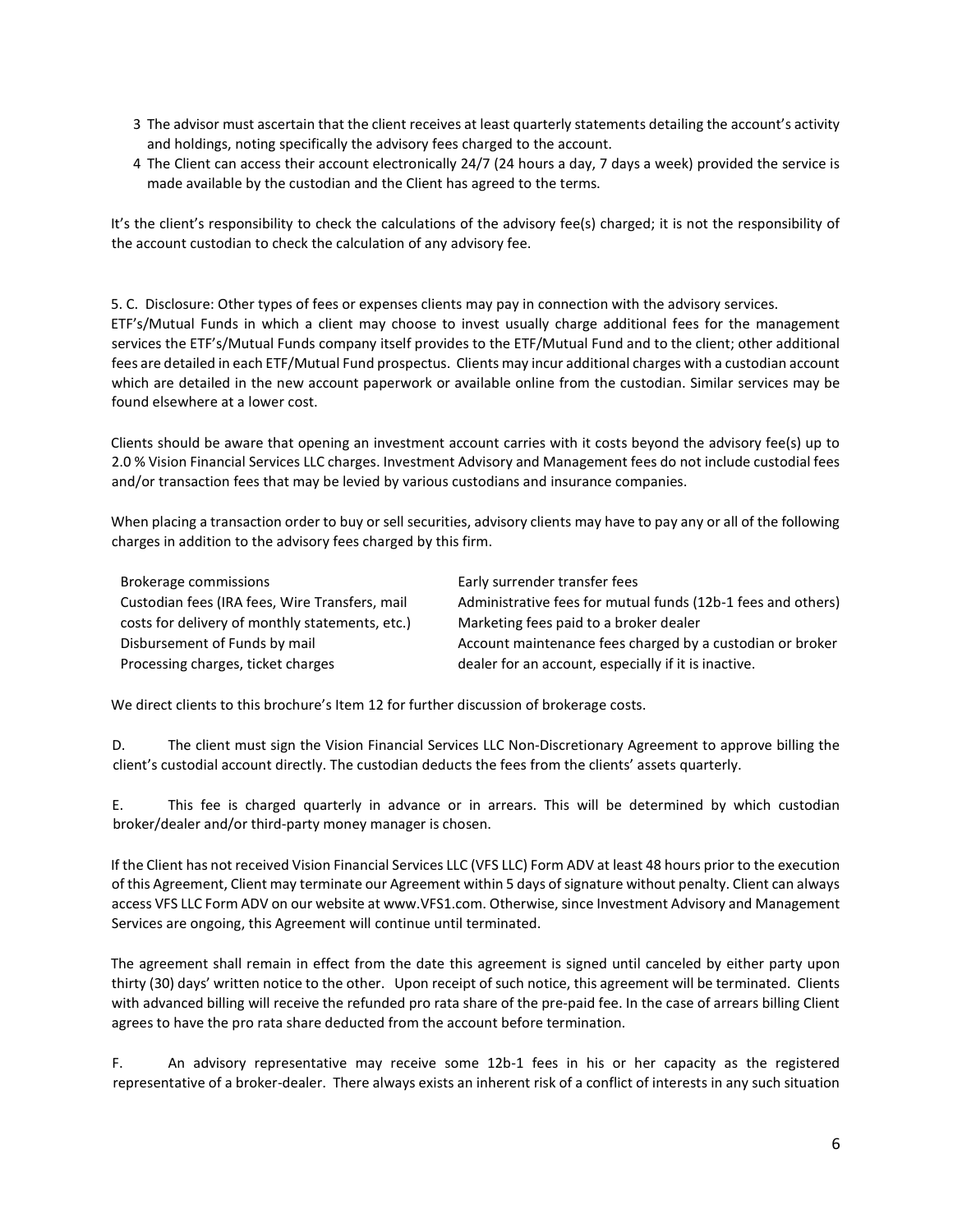in which the adviser receives remuneration/commissions in another professional capacity for transactions in financial products the advisor may recommend to the client.

1. Our primary business is Fee-Based Managed Money programs in partnership with Third-Party Money Managers. But there is always an inherent risk of a conflict of interests in any such situation in which the advisor receives remuneration/commissions in another professional capacity for transactions in financial products the advisor may recommend to the client. Example: portion of the financial plan could include recommending a variable annuity which pays commission and/or a specific ETF/ Mutual Fund with 12b-1 fees. There is no single type of security that we necessarily recommend in preference to other security types; if we do recommend a Mutual Fund, it may well be a "Front-End load" fund.

2. Clients have the option to purchase investment products or financial services that we recommend through other investment advisors or agents that are not affiliated with us. Clients have no obligation to purchase investment products or financial services that Vision Financial Services LLC or its Advisors recommend. Clients are obligated to pay Financial Consultation/Planning fees and/or Non-Discretionary Agreement fees if he or she agreed to and signed the VFS LLC Financial Consultation/Planning Agreement and/or the VFS LLC Non-Discretionary Agreement.

3. Our primary revenue source is Fee-Based Money Manager programs in partnership with Third-Party Money Managers.

4. Specific ETF's/Mutual Funds/Stocks may be added to fee-based accounts. Clients usually incur additional charges in the form of commissions and/or 12b-1 fees. We do not reduce advisory fees to offset such charges.

## COMPENSATION:

Investment Advisory and Management fees are computed based upon a percentage of assets and are payable quarterly either in advance or in arrears. Fees will be prorated and automatically deducted from Client account(s) quarterly either in advance or in arrears. This will be determined by which custodian broker/dealer and/or thirdparty money manager is chosen.

Fees for VFS LLC services combined with Third-Party Managers can range up to a total annual fee of 2.0 % of the assets advised on or under management. This will be determined by which custodian broker/dealer and/or Third-Party money manager is chosen, as well as the amount of assets invested with VFS LLC.

Client(s) may terminate the advisory contract prior to quarter's end by written notice, 30 days in advance.

Client(s) agree to electronic statements, billing and tax reporting (custodian fees may apply for paper delivery). We urge Client(s) to verify the accuracy of the fee deduction each quarter as the custodian does not verify the accuracy of fees. Client(s) agree to contact Advisor immediately if any questions or concerns relating to fees should arise, so we have an opportunity to promptly review your questions. Where one account does not contain sufficient assets to deduct the investment advisory fees due, Clients authorize the sale of assets and/or the fees to be deducted from any other managed account to cover fees due. In cases where fee deduction is not available, the Client will receive an invoice, and the Client agrees to pay any fees due within 10 days.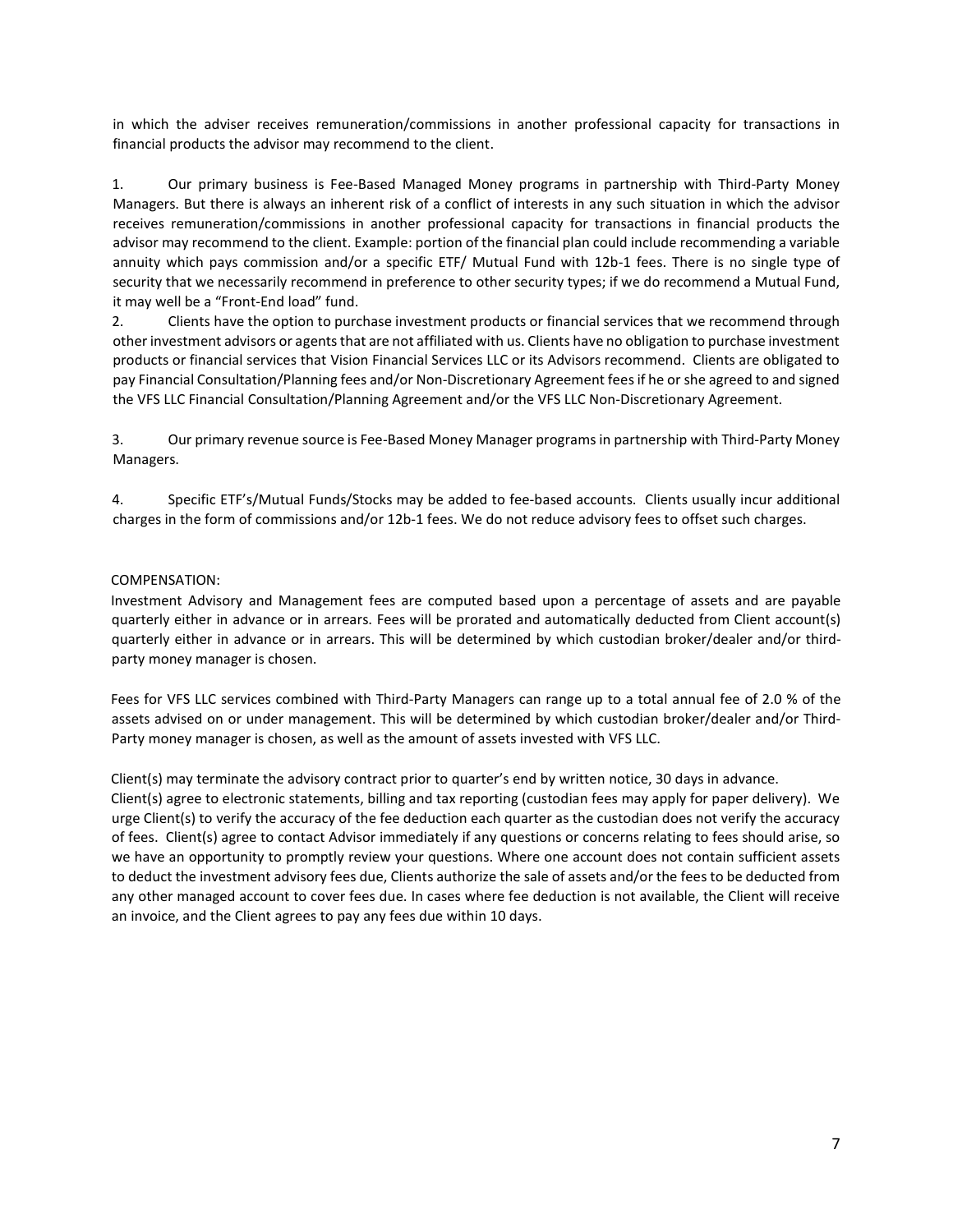# Item 6: Performance-Based Fees and Side-By-Side Management

VFS LLC and its advisors do not offer performance-based fee programs and/or Side-By -Side management fee programs.

# Item 7: Types of Clients

Typically, our clients include high net worth and other individuals, corporations and small businesses, pension and profit-sharing plans, charitable organizations, estates, and trusts.

Account size minimums: Typically, our account size is \$100,000 with a \$50,000 initial investment.

# Item 8: Methods of Analysis, Investment Strategies and Risk of Loss

# Caution: Investing in securities involves risk of loss that clients should prepare to bear.

8. A. The methods of analysis and investment strategies we use in formulating investment advice or managing assets. We conduct an interview to establish a client profile, using information provided by a client to guide the choice of suitable securities, investment goals, strategies, and risks. It is extremely important that each client provide timely and accurate information during such interviews as the basis for the advisor's recommendations. It is equally important that any change in such information be communicated to the advisor in writing in a timely manner. This method of seeking a portfolio that we tailor to a client's specific, stated needs and incorporating that client's stated risk /return goal is often termed "modern portfolio theory." Modern Portfolio Theory attempts to obtain an optimum portfolio growth within the constraints of a client's risk tolerance.

B. Modern portfolio theory has a long history now; in practice it can modify market swings' loss effects on a portfolio to the extent that it also tempers its capacity to achieve the larger gains that are associated with higher risk levels. Recent events have caused analysts to re-evaluate some of the basic tenets that underlie modern portfolio theory.

Most of our strategies do not involve "frequent" trading of the securities within a portfolio.

We do however have some strategies with aggressive trading techniques that involve "frequent" trading of the securities within a portfolio. We always urge you, our client to work closely with your Attorney and/or Tax Advisor to make sure the strategy you decide meets your needs and long-term goals. Frequent trading can affect investment performance, particularly through increased brokerage and other transaction costs and taxes.

 In all the portfolio management services offered it must be noted that any discretion used by the investment advisor is only as the client has allowed in writing, and only subsequent to the client's express acceptance of the recommendations made by the advisor, meaning an understanding, acceptance and approval on the client's part of the risks involved in the investments chosen. Investing in securities involves risk of loss; portfolio holdings are not deposits of any bank, are not guaranteed by any bank, are not insured by FDIC or any other agency, and involve investment risks, including possible loss of the principal amount invested.

C. As stated above, we do not recommend primarily a particular type of security. Some of the Funds invested in, include ETF's (Exchange Traded Funds) and Indexes in addition to or instead of traditional Mutual Funds.

Past performance is not indicative of future results. Should you agree to our recommendation and or services, please understand that any recommendations are not guaranteed in any way to produce desired results and their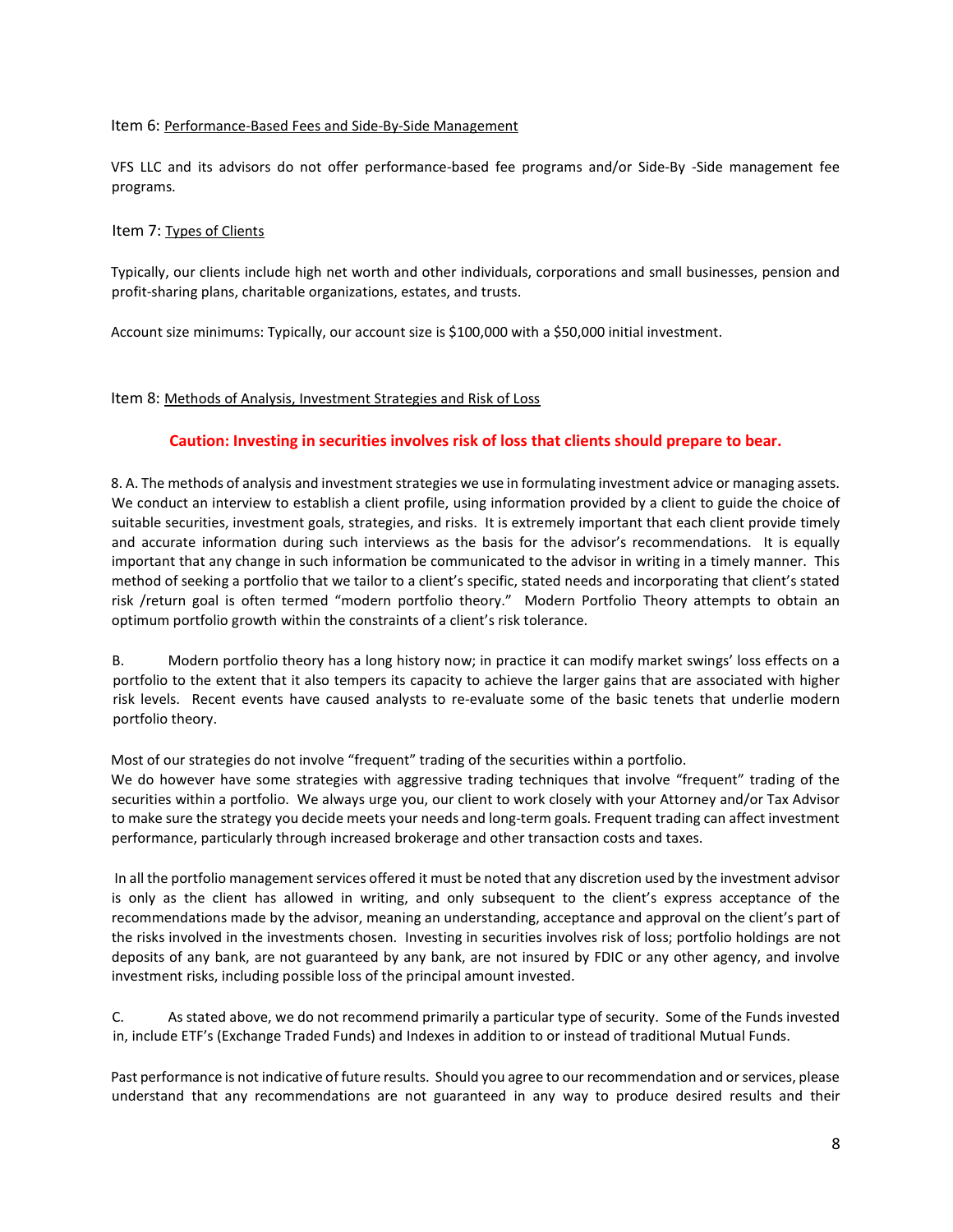implementation is solely at the client's discretion. The CLIENT is urged to work closely with his/her Attorney and/or Tax Advisor in implementing the recommendations obtained in the Financial Consultation and/or Financial Plan. Implementation of any recommendation is entirely at the CLIENT's discretion and direction.

## Item 9: Disciplinary Information

There has never been any history of disciplinary action against Craig G Gonn President & CEO and / or Vision Financial Services LLC. There are no legal or disciplinary events that are material to a client's or prospective client's evaluation of our advisory business or the integrity of our management.

#### Item 10: Other Financial Industry Activities and Affiliations

- A. Mr. Gonn, the firm's owner and advisory representative, is also a registered representative of the broker- dealer, Harbour Investments, Inc. As such he will earn commissions on any investment-security and/or insurance business an advisory client may choose to place through that broker-dealer. Earning those commissions creates an inherent risk for a conflict of interest, due to the incentive to recommend that Broker-Dealer. Clients are free to use any broker dealer of their choice. If an advisory client wishes to have Mr. Gonn be the broker dealer agent to effect the desired transaction(s), then he/she must do so through Harbour Investments, Inc. /Broker-Dealer so as not to contravene rules against "selling away."
- B. No person employed by Vision Financial Services LLC is now registered or has applied to be registered as a futures commission merchant, commodity pool operator, a commodity trading advisor, or an associated person of the foregoing entities.
- C. Vision Financial Services LLC has no related "person" (firm or biological person) who is a:
- 1. broker-dealer, municipal securities dealer, or government securities dealer or broker
- 2. investment company or other pooled investment vehicle (including a mutual fund, closed-end investment company, unit investment trust, private investment company or "hedge fund," and offshore fund)
- 3. other investment advisor or financial planner
- 4. futures commission merchant, commodity pool operator, or commodity trading advisor
- 5. banking or thrift institution
- 6. accountant or accounting firm
- 7. lawyer or law firm
- 8. insurance company or agency
- 9. pension consultant
- 10. real estate broker or dealer
- 11. Sponsor or syndicator of limited partnerships.

D. We do recommend or select other Professional Money Managers/Registered Investment Advisors (RIA's) for our advisory clients; in doing so, we will receive compensation directly or indirectly from those advisors. The referral fees we earn create a material conflict of interest, due to the incentive to recommend them. We address this issue by disclosing it here in this ADV.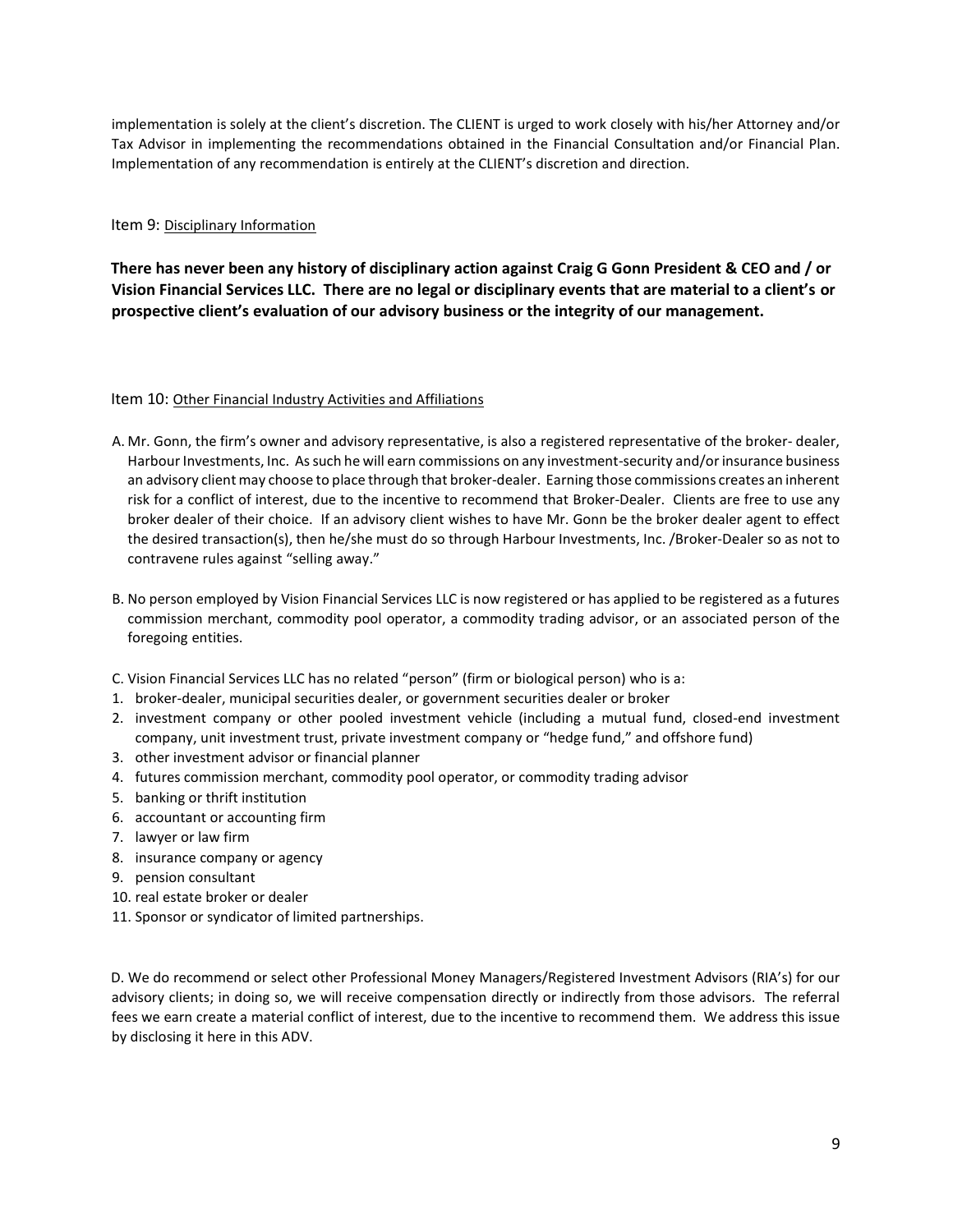Vision Financial Services LLC has business relationships with several Professional Money Managers/Registered Investment Advisors (RIA's) and RIA Platforms.

Ex: Zacks Investment Management Inc., Julex Capital Management LLC, Victoria Capital Management Inc. and several others. VFS LLC offers these Professional Money Managers (RIA's) to our clients for a fee which is outlined under our Wrap-Fee program.

#### Item 11: Code of Ethics

A. Our firm has a written code of ethics that establishes policies and procedures designed to prevent the use of insider information. It states that we will maintain in our office's records of the holdings and transactions for any proprietary account for the regulators to review at will. We will provide a copy of our code of ethics to any client or prospective client upon written request.

We collect nonpublic personal information about you from the following sources: Information we receive from you on applications or other forms;

Information about your transactions with us, our affiliates, or other parties such as any unaffiliated broker-dealers. We do not disclose any nonpublic personal information about our customers or former customers to anyone, including nonaffiliated third parties, except as both permitted by law and agreed to in advance by our clients, or as may be legally required by subpoena. That information may include: your name, address, social security number, assets, income, and information about your transactions with us, our affiliates, or others, such as your account balance, payment history, and parties to transaction. We do not exchange information with any consumer-reporting agency.

#### Confidentiality and Security

We restrict access to nonpublic personal information about you to those employees who need to know that information in order to provide products or services to you. We maintain physical, electronic, and procedural safeguards that comply with federal standards to guard your nonpublic personal information.

As required by FINRA Rule 2165, Vision Financial Services LLC's registered representative must ask non-institutional clients if they will name a "trusted contact person".

Trusted Contact Person- Vision Financial Services LLC and its registered representatives are authorized to contact the trusted contact person and disclose information about the customer's account(s) to address possible financial exploitation, to confirm the specifics of the customer's current contact information, health status, or the identity of any legal guardian, executor, trustee or holder of a power of attorney, or as otherwise permitted by Rule 2165.

B. & C. Mr. Gonn does recommend to VFS LLC clients securities that he himself holds in his proprietary account. We make every effort to disclose this to our clients. Mr. Gonn's holdings do not benefit from clients investing in the same platforms. There is no actual conflict of interest in this instance.

D. When Mr. Gonn buys or sells securities for advisory clients' accounts, he normally waits to purchase any of the same or similar securities for his own account until after the client's order is placed. These securities are usually platform holdings, not individual securities, and present little or no risk for a conflict of interest.

#### Item 12: Brokerage Practices

A. Our selection for Broker-Dealer and/or Custodian is determined by which platform provides the best service and/or reasonable cost for our clients. Certain commission rates are determined not by the Broker-Dealer, but by the Product's Company. The Money Manager/RIA for wrap fee platforms determines which custodian is to be used to manage our client's portfolio.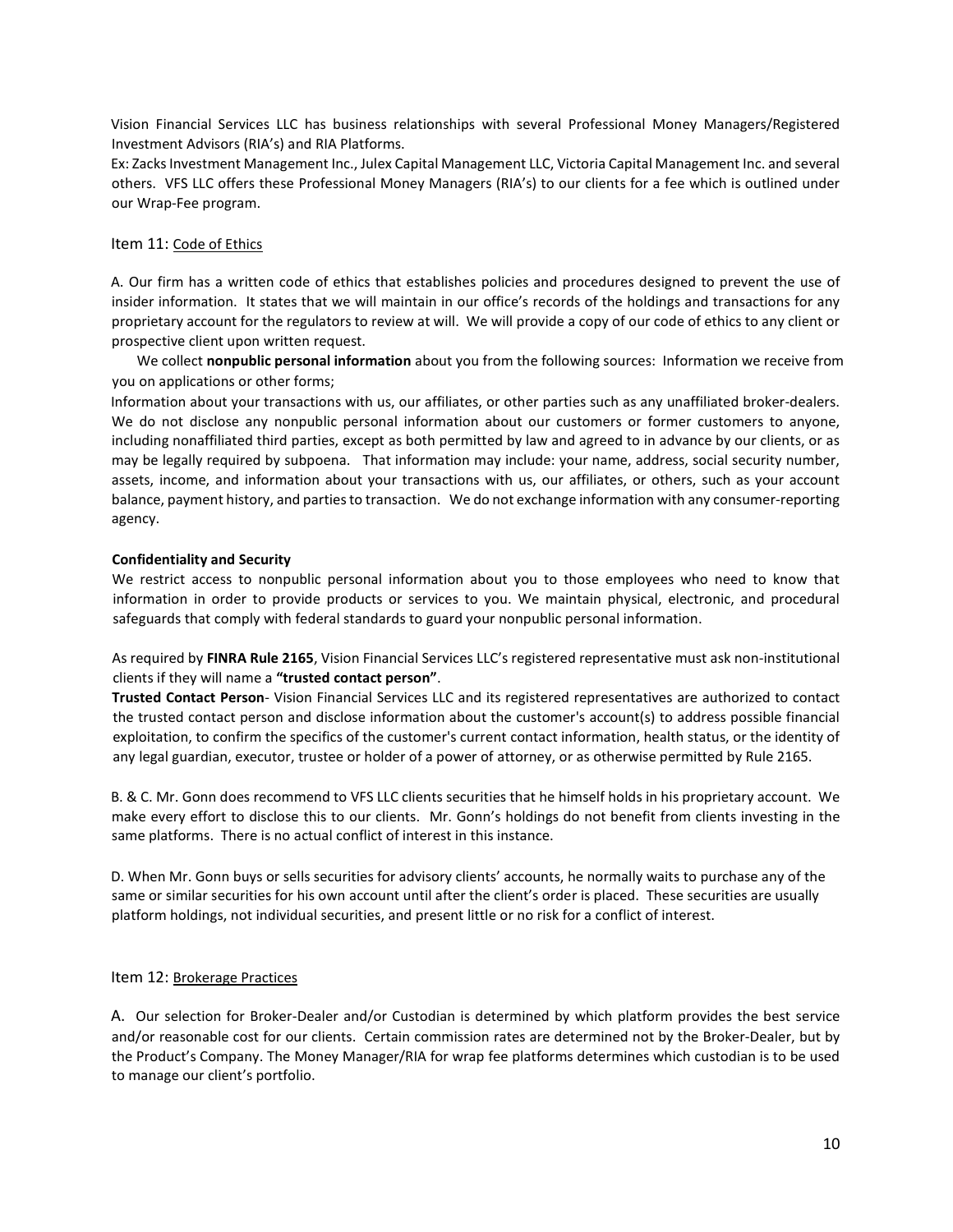1. We do receive research, but no other products or services other than execution from a Custodian, Broker-Dealer or a third party in connection with our clients' securities transactions ("soft dollar benefits"). All Money Manager/RIA firms we have business with provide free market comments and /or research.

- a. The research we receive from these various sources does not cost our firm and so is a benefit. Sometimes we receive research from companies who hope we will do business with them in the future.
- b. That benefit creates an incentive to select or recommend a broker-dealer. We recommend the broker-dealer with whom Mr. Gonn is registered for ease of execution, but clients may use any broker-dealer of their choice. Incentives may create a conflict with our advisory duty to put our clients' interests first and to obtain most favorable execution.
- c. Commission rates available through Harbour Investments, Inc. /Broker-Dealer may be higher or lower than, or the same as those available through other broker-dealers. Vision Financial Services LLC does not recommend brokerage services based on any soft dollar benefits (known as "paying-up").
- d. We use the research for all our clients, as it may apply.
- e. In our last fiscal year, the only benefit we received from third parties was research information.
- f. We do not direct brokerage to Harbour Investments, Inc.; we do recommend that firm's services to our clients.
- 2. Brokerage for Client Referrals. Vision Financial Services LLC does not receive any client referrals from our recommended broker-dealer or from any other third-party other that from our clients themselves. VFS LLC could however inherit from the Broker-Dealer an existing account from time to time for servicing purposes.

#### 3. Directed Brokerage.

a. We do routinely recommend Harbour Investments Inc./Broker-Dealer and/or FOLIOfn Investments, Inc./Custodian to our advisory clients for their brokerage needs, but we do not "request or require" that a client direct us to execute transactions through a specified broker-dealer and/or custodian. Client should understand if he/she should choose to use another broker-dealer and/or custodian that most likely VFS LLC and its Advisors will not be able to offer their services.

b. Our advisory clients may use any brokerage of their choice. In doing so the Client should understand that they may not be able to use our Money Managed platforms and that they may not always obtain the most favorable execution for their transactions.

C. VFS LLC does not have the option to aggregate the purchase or sale of securities for various *accounts*. The platforms we use do not offer that possibility with the exception of FOLIOfn Investments, Inc. /Custodian "Window Trades".

#### Item 13: Review of Accounts

13. A. Mr. Craig Gonn, the firm's owner and chief executive officer, is the sole reviewer of all advisory accounts. Reviews are performed on an ongoing basis; more specifically:

1) We will review client portfolios placed with recommended money managers in principle on a daily basis, visited at least every two weeks.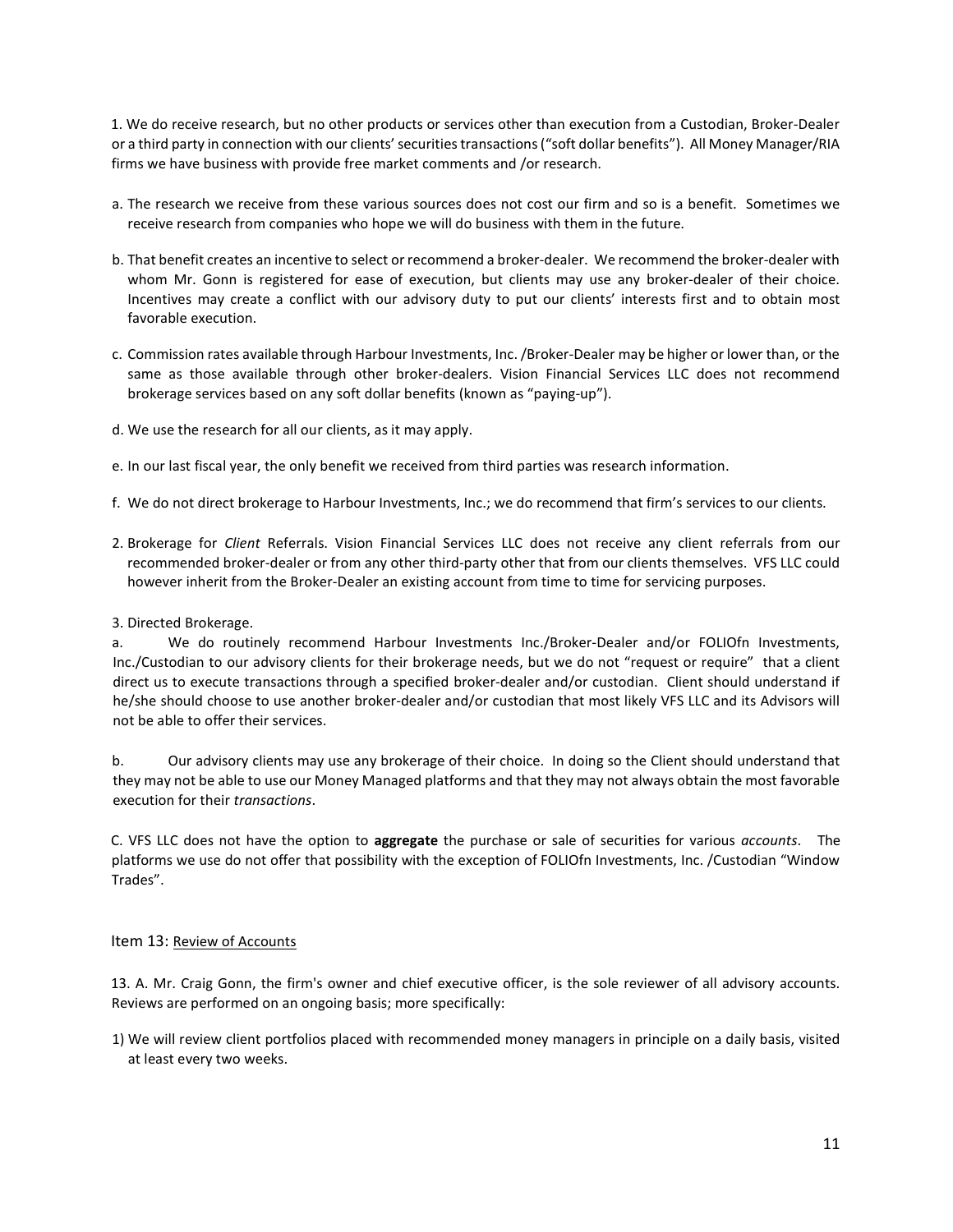- 2) We will review client portfolios invested in ETF's (Exchange Traded Funds) / Mutual Funds / Stocks and for which Vision Financial Services LLC representative provides management services at least quarterly for the agreed-upon rebalancing of the portfolio to steer it toward the agreed goals. More frequent rebalancing may occur at the advisor's discretion, within the agreed-upon parameters.
- 3) We will monitor client portfolios utilizing a trading account model in principle on a daily basis.
- 4) We will monitor client portfolios designated as receiving "investment account" services in principle daily, visited at least each two weeks.

13. B. Market conditions and or strategy changes can result in client accounts being reviewed more frequently. Any shift in a specific security's value or in the markets in general or national economy may trigger a review in response to assess the impact on client portfolios. Changes in a client's financial condition, risk tolerance or investment goals will also trigger a review of portfolios if and when a client makes such changes known to the advisor in writing.

13. C. The frequency of regular reports:

Clients usually receive the following written reports:

1) Monthly, quarterly and annual statements from the client's broker-dealer and/or custodian as to account activity and holdings. Many Financial Institutions are now offering paperless statements/electronic delivery. Online services allow the client to review accounts 24hrs a day, 7 days a week.

2) Quarterly and annual reports from the Mutual Fund and/or Insurance Companies and securities in which a client may be invested. Many Financial Institutions are now offering paperless statements/electronic delivery. Online services allow the client to review accounts 24hrs a day, 7 days a week.

#### Item 14: Client Referrals and Other Compensation

14. A. We receive no economic benefit from any person other than our advisory clients for providing investment advice or other advisory services. For purposes of this Item, economic benefits include any sales awards or other prizes. Client referrals are always welcome and most of our business comes from client referrals. Clients are encouraged to offer our services to others but are not obligated and/or compensated in any manner shape or form.

B. Neither our firm nor any person related to or associated with our firm directly or indirectly compensates any person for client referrals.

# Item 15: Custody

The only form of custody, by definition, that our firm has is the allowed "modern practice" of billing clients' accounts directly for our advisory fees. That practice does not carry with it the usual requirements that attend custody. A qualified custodian will send account statements to each of our clients at least quarterly. Our clients should review those and any other statements carefully. Many Financial Institutions are now offering paperless statements/electronic delivery. Online services allow the client to review accounts 24hrs a day, 7 days a week.

The advisor bills directly the client's account, that is, an invoice is submitted to the financial institution the advisor has chosen to custody the client's assets. Such direct billing, regarded as a form of "constructive custody," is allowed only on the following conditions: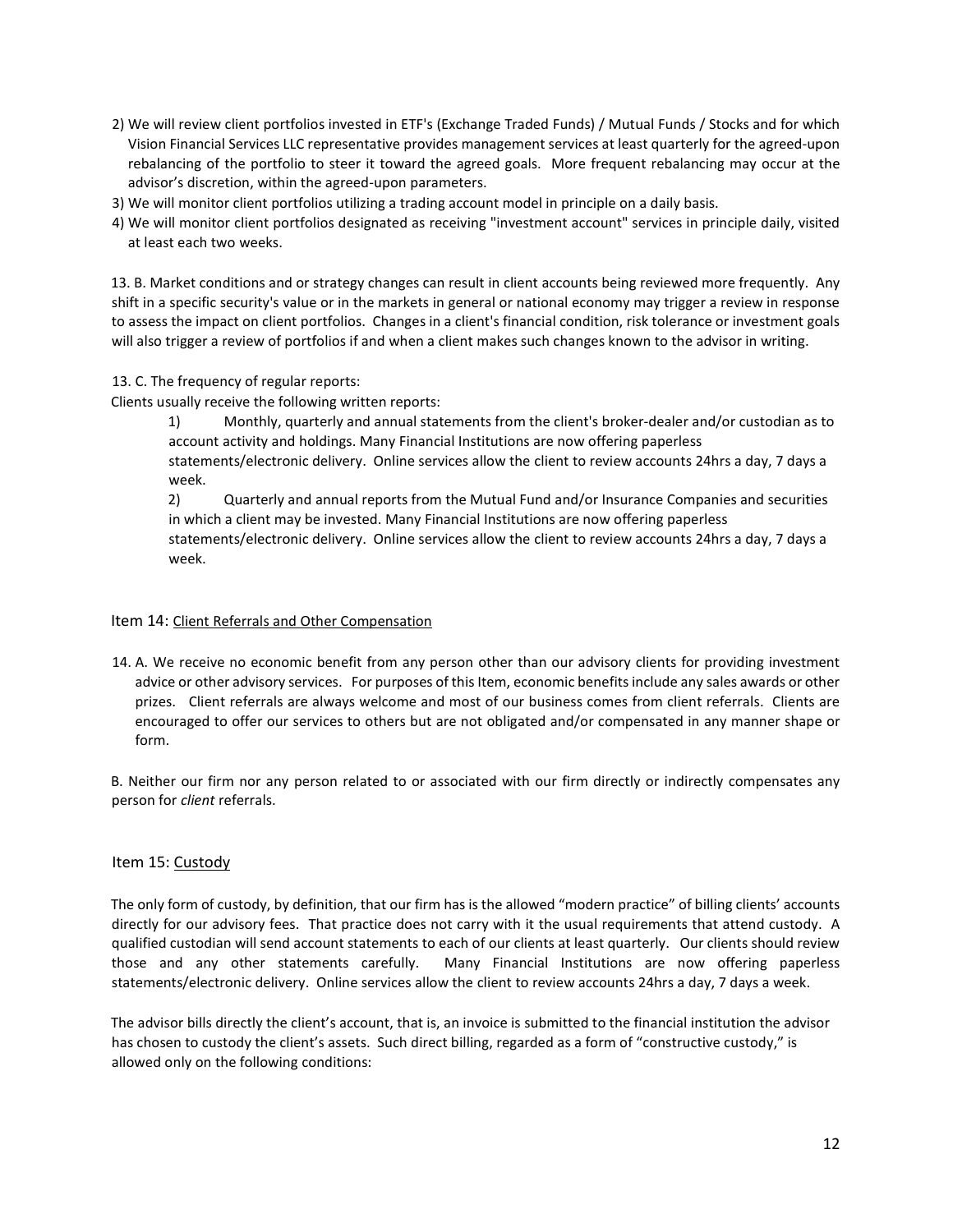- 1) The client signs the Vision Financial Services LLC non-discretionary agreement to approve billing the client's custodial account directly.
- 2) A duplicate invoice and/or account statement is sent to the client at the same time that an invoice is submitted to the custodian of the account.
- 3) The advisor must ascertain that the client receives at least quarterly statements detailing the account's activity and holdings, noting specifically the advisory fees charged to the account.

It remains each client's responsibility to check the calculations of the advisory fee(s) charged; it is not the responsibility of the account custodian to check the calculation of any advisory fee.

## Item 16: Investment Discretion

You, the client, can agree to give VFS LLC and/or Advisors discretionary authority on the timing of implementing your investment strategies. Should you agree to this discretion, please understand that there is no guarantee in any way to produce desired results and that you the client fully understand the risk involved.

ETF/Mutual Fund/Stock accounts are non-discretionary, which means that the advisor is required to request the client's permission to affect any selection of specific investment instruments. In all cases, the initial choice and parameters are established only in consultation with the client and with the client's express agreement to the portfolio's composition.

# Item 17: Proxy Voting

# 17 A. Voting Client Securities

No representative of Vision Financial Services LLC will be responsible in any way for the voting of any proxies associated with any client's investments. In some instances, third party money managers/RIA may assume the responsibility.

B. No Vision Financial Services LLC representative has any authority to vote any client's securities unless approved by the client. Clients receive notice from their custodian directly. Clients may contact the advisor to discuss any questions they have about a particular solicitation.

# Item 18: Financial Information

Item 18 A. Vision Financial Services LLC does not hold any client's assets directly and has no bank account taking in any client's moneys. A separate Custodian Firm with SIPC insurance holds all our clients' assets. Our firm is not required under this section to provide a balance sheet as we do not require or solicit prepayment of more than \$500 in fees per client, six months or more in advance.

18. B. Vision Financial Services LLC may have discretionary authority over a client's funds or securities; for that reason we are required to disclose that we do not have any financial condition that is reasonably likely to impair our ability to meet contractual commitments to our clients.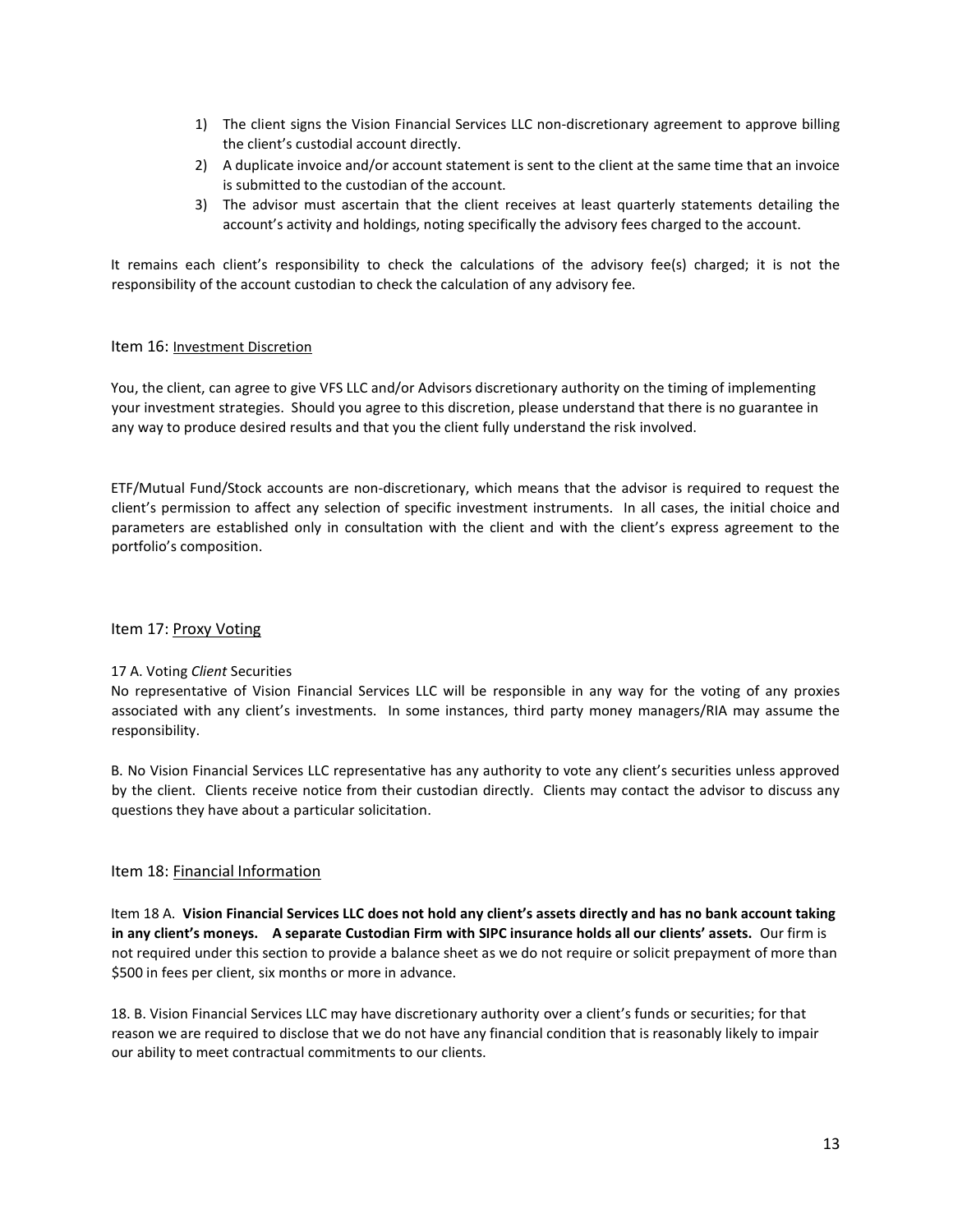18. C. Another disclosure our firm must provide here is that we have not been the subject of a bankruptcy petition at any time during the past ten years.

# Item 19: State Registration Questions

A. The firm's principal officers and management persons:

Craig G. Gonn, the firm's owner and CEO, was born in February 1960. He attended Carthage College (1978-79), the University of Wisconsin, Parkside (1979-1980) majoring in business administration. The firm and Mr. Gonn, the firm's owner, President & CEO, were registered for business January 2, 2004.

He obtained the Everen Securities, Inc. designations "Portfolio Manager" and "Retirement Specialist" from Everen University (1997-99) a company-sponsored professional designation involving courses offered on campus at the University of Chicago and off campus, online study courses, specifically structured to educate investment advisors on portfolio managing and diversification as well as the various aspects of retirement planning.

#### Professional designations:

FIC (Fraternal Insurance Counselor) The FIC is sponsored by the Fraternal Field Managers' Association (FFMA). It is awarded after successfully completing four courses regarding fraternal benefit societies, and the fundamentals of the life insurance business, ethics in the industry, and individual and family marketplaces, as well as the total needs program concept, and business insurance and estate planning marketplaces. FFMA also requires an individual to work for at least 12 consecutive months with a fraternal benefit society that is a member of the National Fraternal Congress of America (NFCA) and the FFMA.

FICF (Fraternal Insurance Counselor Fellow) An advanced designation offered by the Fraternal Field Managers'

Association (FFMA). It requires completion of three additional education courses after a Fraternal Insurance Counselor (FIC) designation has been obtained. The FICF designation is granted only to those financial representatives who have shown the highest levels of dedication required to achieve knowledge in the more advanced areas of life underwriting.

#### Professional Registrations / Licenses:

Series 7 – General Securities Representative Series 8 – Manager, Office of Supervisory Jurisdiction Series 9 & 10 – General Securities Sales Supervisor Series 63 – Securities Agent Series 65 – Investment Advisor Representative Registered Investment Advisor "RIA" (Illinois, Texas, Wisconsin) Wisconsin - Life, Variable Life, Variable Annuity, Accident & Health - Long Term Care Insurance License Illinois - Life, Variable Life, Variable Annuity, Accident & Health - Long Term Care Insurance License Texas – Life, Variable Life, Variable Annuity, Accident & Health Insurance License

B. Other business activities: As noted above, Mr. Gonn is also a registered representative of a Broker-Dealer, Harbour Investments, Inc. through which firm he can sell securities and insurances products. This activity requires approximately 10% of his business time.

Periodically Mr. Gonn is asked to serve as a Wealth Management Business Consultant to Companies on a limited basis. Wealth Management Business Consulting is more than just investment advice, as it can encompass all parts